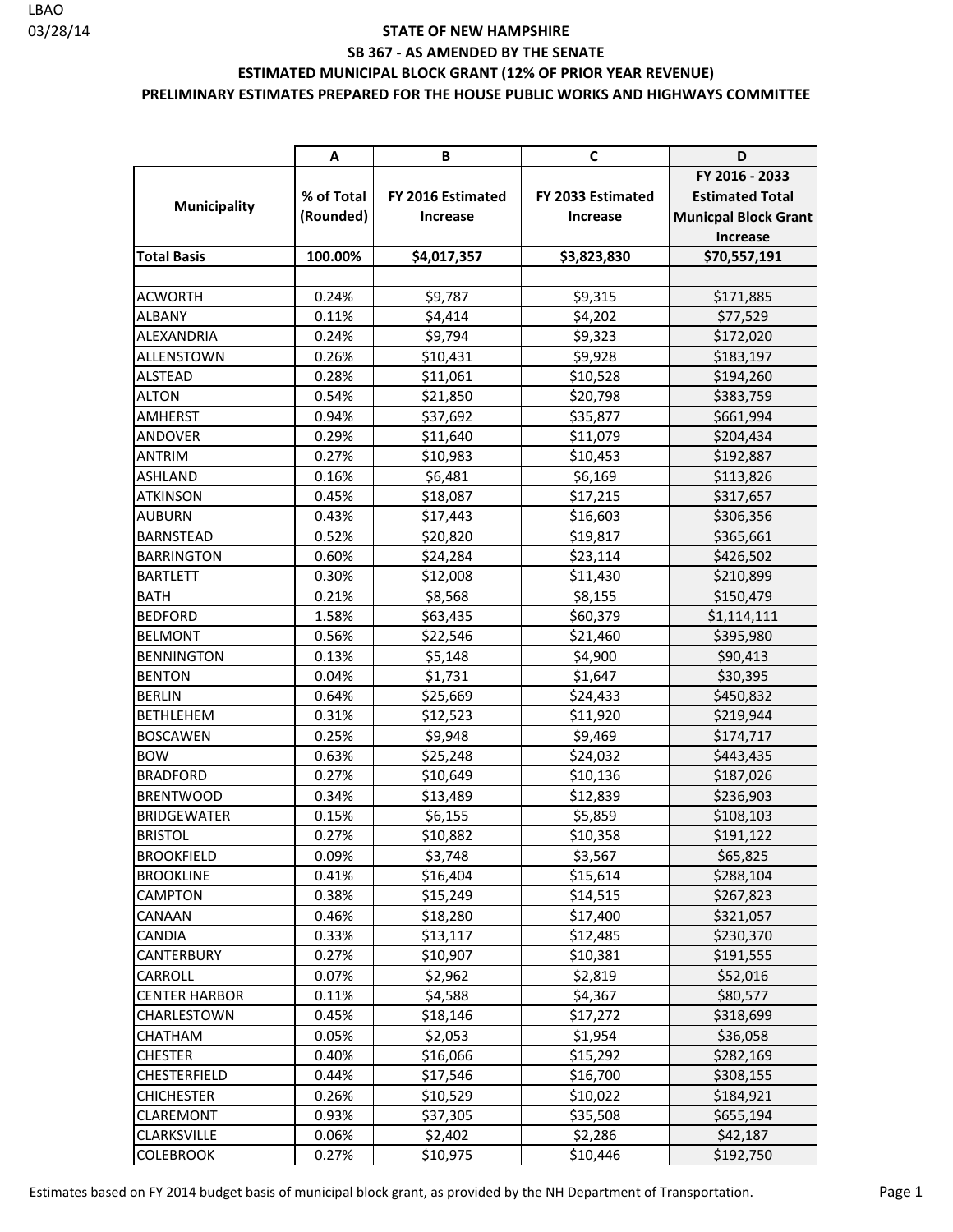#### 03/28/14 **STATE OF NEW HAMPSHIRE SB 367 - AS AMENDED BY THE SENATE ESTIMATED MUNICIPAL BLOCK GRANT (12% OF PRIOR YEAR REVENUE) PRELIMINARY ESTIMATES PREPARED FOR THE HOUSE PUBLIC WORKS AND HIGHWAYS COMMITTEE**

|                      | A          | В                 | C                 | D                           |
|----------------------|------------|-------------------|-------------------|-----------------------------|
|                      |            |                   |                   | FY 2016 - 2033              |
| <b>Municipality</b>  | % of Total | FY 2016 Estimated | FY 2033 Estimated | <b>Estimated Total</b>      |
|                      | (Rounded)  | <b>Increase</b>   | <b>Increase</b>   | <b>Municpal Block Grant</b> |
|                      |            |                   |                   | <b>Increase</b>             |
| <b>Total Basis</b>   | 100.00%    | \$4,017,357       | \$3,823,830       | \$70,557,191                |
|                      |            |                   |                   |                             |
| <b>COLUMBIA</b>      | 0.12%      | \$4,840           | \$4,606           | \$84,997                    |
| CONCORD              | 2.53%      | \$101,825         | \$96,920          | \$1,788,361                 |
| <b>CONWAY</b>        | 0.73%      | \$29,207          | \$27,800          | \$512,966                   |
| <b>CORNISH</b>       | 0.29%      | \$11,539          | \$10,983          | \$202,663                   |
| <b>CROYDON</b>       | 0.11%      | \$4,467           | \$4,252           | \$78,454                    |
| <b>DALTON</b>        | 0.18%      | \$7,189           | \$6,843           | \$126,261                   |
| <b>DANBURY</b>       | 0.25%      | \$10,196          | \$9,705           | \$179,074                   |
| DANVILLE             | 0.31%      | \$12,360          | \$11,764          | \$217,076                   |
| DEERFIELD            | 0.41%      | \$16,500          | \$15,705          | \$289,789                   |
| <b>DEERING</b>       | 0.28%      | \$11,059          | \$10,526          | \$194,226                   |
| <b>DERRY</b>         | 1.94%      | \$77,935          | \$74,181          | \$1,368,781                 |
| <b>DORCHESTER</b>    | 0.07%      | \$2,922           | \$2,781           | \$51,314                    |
| <b>DOVER</b>         | 1.68%      | \$67,555          | \$64,301          | \$1,186,477                 |
| <b>DUBLIN</b>        | 0.23%      | \$9,216           | \$8,772           | \$161,860                   |
| <b>DUMMER</b>        | 0.05%      | \$2,030           | \$1,932           | \$35,651                    |
| <b>DUNBARTON</b>     | 0.28%      | \$11,335          | \$10,789          | \$199,078                   |
| <b>DURHAM</b>        | 0.81%      | \$32,411          | \$30,850          | \$569,241                   |
| <b>EAST KINGSTON</b> | 0.15%      | \$6,039           | \$5,748           | \$106,061                   |
| <b>EASTON</b>        | 0.03%      | \$1,157           | \$1,101           | \$20,319                    |
| <b>EATON</b>         | 0.12%      | \$4,791           | \$4,561           | \$84,152                    |
| EFFINGHAM            | 0.23%      | \$9,330           | \$8,880           | \$163,859                   |
| <b>ELLSWORTH</b>     | 0.02%      | \$666             | \$634             | \$11,700                    |
| <b>ENFIELD</b>       | 0.41%      | \$16,524          | \$15,728          | \$290,216                   |
| <b>EPPING</b>        | 0.52%      | \$21,072          | \$20,057          | \$370,088                   |
| EPSOM                | 0.37%      | \$14,738          | \$14,028          | \$258,846                   |
| <b>ERROL</b>         | 0.02%      | \$639             | \$608             | \$11,219                    |
| <b>EXETER</b>        | 0.83%      | \$33,483          | \$31,870          | \$588,062                   |
| <b>FARMINGTON</b>    | 0.47%      | \$19,033          | \$18,116          | \$334,279                   |
| <b>FITZWILLIAM</b>   | 0.29%      | \$11,772          | \$11,205          | \$206,755                   |
| <b>FRANCESTOWN</b>   | 0.27%      | \$11,027          | \$10,496          | \$193,668                   |
| <b>FRANCONIA</b>     | 0.15%      | \$6,195           | \$5,896           | \$108,799                   |
| <b>FRANKLIN</b>      | 0.59%      | \$23,664          | \$22,524          | \$415,615                   |
| <b>FREEDOM</b>       | 0.24%      | \$9,538           | \$9,079           | \$167,520                   |
| <b>FREMONT</b>       | 0.32%      | \$12,722          | \$12,109          | \$223,440                   |
| <b>GILFORD</b>       | 0.64%      | \$25,726          | \$24,486          | \$451,821                   |
| <b>GILMANTON</b>     | 0.45%      | \$17,881          | \$17,020          | \$314,049                   |
| <b>GILSUM</b>        | 0.09%      | \$3,779           | \$3,597           | \$66,375                    |
| <b>GOFFSTOWN</b>     | 1.21%      | \$48,793          | \$46,443          | \$856,959                   |
| <b>GORHAM</b>        | 0.18%      | \$7,396           | \$7,040           | \$129,897                   |
| <b>GOSHEN</b>        | 0.09%      | \$3,583           | \$3,411           | \$62,934                    |
| <b>GRAFTON</b>       | 0.27%      | \$10,803          | \$10,283          | \$189,738                   |
| <b>GRANTHAM</b>      | 0.19%      | \$7,645           | \$7,277           | \$134,274                   |
| GREENFIELD           | 0.22%      | \$8,792           | \$8,369           | \$154,420                   |
| <b>GREENLAND</b>     | 0.23%      | \$9,071           | \$8,634           | \$159,315                   |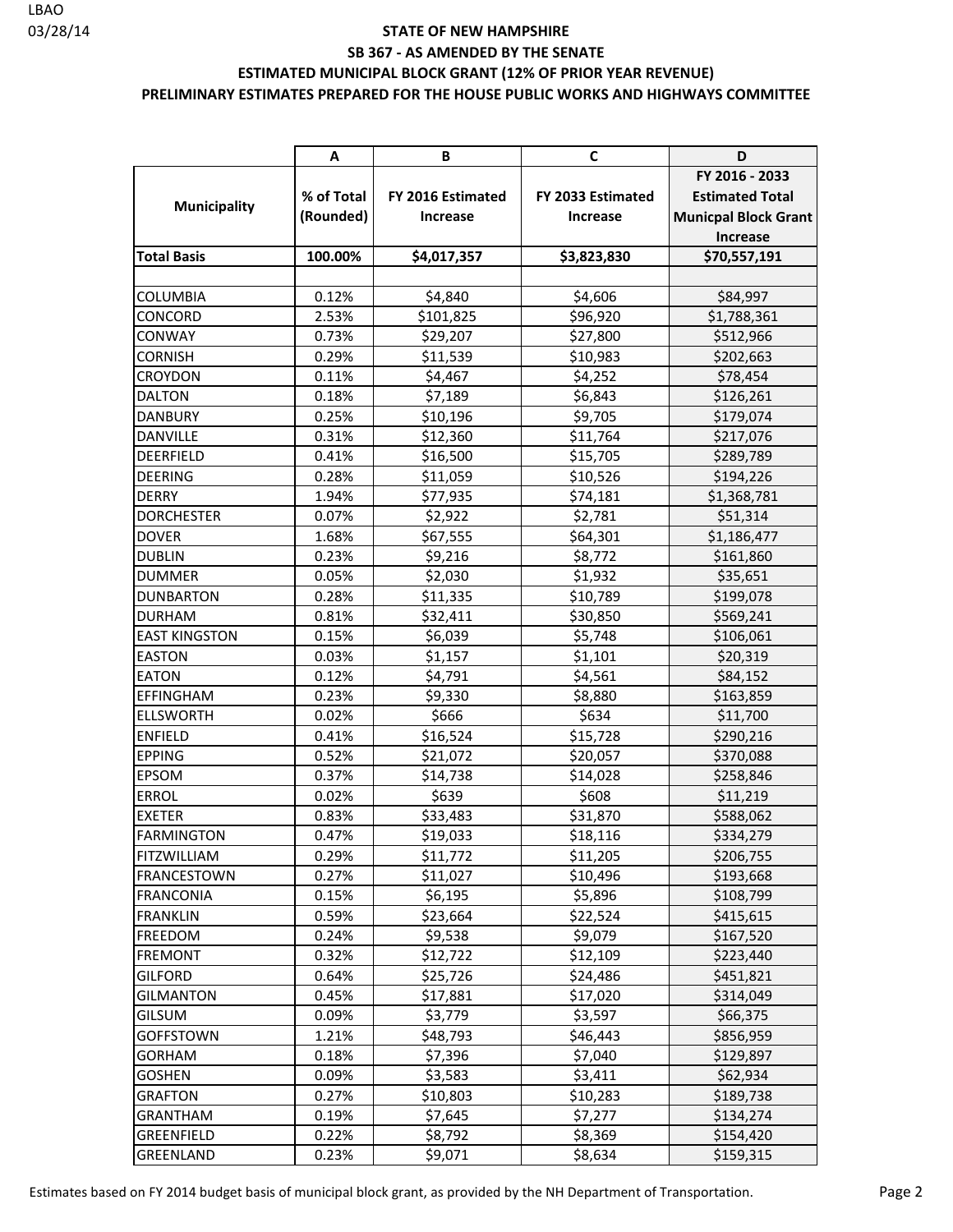#### **PRELIMINARY ESTIMATES PREPARED FOR THE HOUSE PUBLIC WORKS AND HIGHWAYS COMMITTEE**

|                       | Α          | В                 | C                 | D                           |
|-----------------------|------------|-------------------|-------------------|-----------------------------|
|                       |            |                   |                   | FY 2016 - 2033              |
|                       | % of Total | FY 2016 Estimated | FY 2033 Estimated | <b>Estimated Total</b>      |
| <b>Municipality</b>   | (Rounded)  | Increase          | Increase          | <b>Municpal Block Grant</b> |
|                       |            |                   |                   | Increase                    |
| <b>Total Basis</b>    | 100.00%    | \$4,017,357       | \$3,823,830       | \$70,557,191                |
|                       |            |                   |                   |                             |
| <b>GREENVILLE</b>     | 0.13%      | \$5,095           | \$4,849           | \$89,477                    |
| <b>GROTON</b>         | 0.08%      | \$3,029           | \$2,883           | \$53,195                    |
| <b>HAMPSTEAD</b>      | 0.57%      | \$22,830          | \$21,730          | \$400,967                   |
| <b>HAMPTON</b>        | 0.89%      | \$35,886          | \$34,157          | \$630,266                   |
| <b>HAMPTON FALLS</b>  | 0.19%      | \$7,644           | \$7,276           | \$134,255                   |
| <b>HANCOCK</b>        | 0.27%      | \$10,651          | \$10,138          | \$187,065                   |
| <b>HANOVER</b>        | 0.82%      | \$33,010          | \$31,420          | \$579,762                   |
| <b>HARRISVILLE</b>    | 0.16%      | \$6,520           | \$6,206           | \$114,509                   |
| <b>HARTS LOCATION</b> | 0.01%      | \$240             | \$228             | \$4,213                     |
| <b>HAVERHILL</b>      | 0.50%      | \$20,161          | \$19,190          | \$354,089                   |
| <b>HEBRON</b>         | 0.08%      | \$3,211           | \$3,056           | \$56,393                    |
| <b>HENNIKER</b>       | 0.49%      | \$19,573          | \$18,630          | \$343,761                   |
| <b>HILL</b>           | 0.15%      | \$6,094           | \$5,801           | \$107,035                   |
| <b>HILLSBOROUGH</b>   | 0.51%      | \$20,302          | \$19,324          | \$356,564                   |
| <b>HINSDALE</b>       | 0.28%      | \$11,297          | \$10,753          | \$198,409                   |
| <b>HOLDERNESS</b>     | 0.21%      | \$8,438           | \$8,032           | \$148,200                   |
| <b>HOLLIS</b>         | 0.64%      | \$25,687          | \$24,450          | \$451,146                   |
| <b>HOOKSETT</b>       | 0.82%      | \$33,058          | \$31,466          | \$580,607                   |
| <b>HOPKINTON</b>      | 0.55%      | \$22,044          | \$20,982          | \$387,163                   |
| <b>HUDSON</b>         | 1.55%      | \$62,244          | \$59,246          | \$1,093,199                 |
| <b>JACKSON</b>        | 0.12%      | \$4,686           | \$4,461           | \$82,308                    |
| <b>JAFFREY</b>        | 0.47%      | \$18,856          | \$17,948          | \$331,174                   |
| <b>JEFFERSON</b>      | 0.14%      | \$5,427           | \$5,165           | \$95,309                    |
| <b>KEENE</b>          | 1.41%      | \$56,551          | \$53,826          | \$993,203                   |
| <b>KENSINGTON</b>     | 0.16%      | \$6,596           | \$6,278           | \$115,845                   |
| <b>KINGSTON</b>       | 0.49%      | \$19,811          | \$18,857          | \$347,948                   |
| LACONIA               | 0.97%      | \$38,951          | \$37,074          | \$684,093                   |
| LANCASTER             | 0.31%      | \$12,338          | \$11,744          | \$216,697                   |
| LANDAFF               | 0.08%      | \$3,362           | \$3,200           | \$59,043                    |
| LANGDON               | 0.12%      | \$4,761           | \$4,532           | \$83,622                    |
| <b>LEBANON</b>        | 0.90%      | \$36,281          | \$34,533          | \$637,207                   |
| <b>LEE</b>            | 0.32%      | \$12,887          | \$12,266          | \$226,335                   |
| <b>LEMPSTER</b>       | 0.19%      | \$7,626           | \$7,259           | \$133,940                   |
| <b>LINCOLN</b>        | 0.09%      | \$3,783           | \$3,601           | \$66,443                    |
| <b>LISBON</b>         | 0.23%      | \$9,063           | \$8,627           | \$159,181                   |
| LITCHFIELD            | 0.57%      | \$23,054          | \$21,943          | \$404,894                   |
| <b>LITTLETON</b>      | 0.51%      | \$20,408          | \$19,425          | \$358,431                   |
| LONDONDERRY           | 1.70%      | \$68,124          | \$64,842          | \$1,196,465                 |
| LOUDON                | 0.49%      | \$19,877          | \$18,919          | \$349,097                   |
| <b>LYMAN</b>          | 0.15%      | \$6,117           | \$5,823           | \$107,440                   |
| LYME                  | 0.28%      | \$11,230          | \$10,689          | \$197,232                   |
| LYNDEBOROUGH          | 0.25%      | \$10,198          | \$9,707           | \$179,111                   |
| <b>MADBURY</b>        | 0.15%      | \$6,174           | \$5,876           | \$108,431                   |
| <b>MADISON</b>        | 0.30%      | \$12,127          | \$11,542          | \$212,980                   |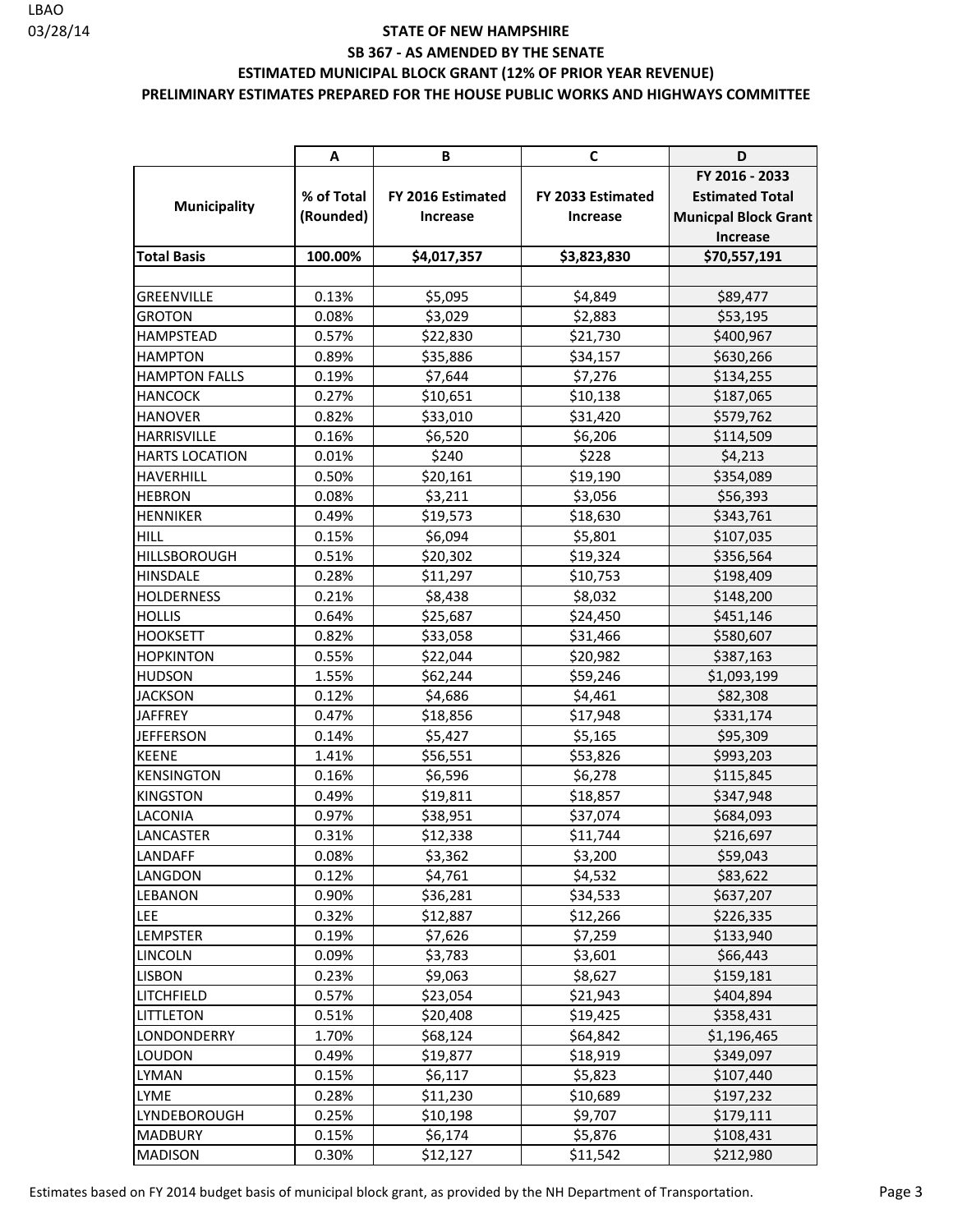#### **PRELIMINARY ESTIMATES PREPARED FOR THE HOUSE PUBLIC WORKS AND HIGHWAYS COMMITTEE**

|                      | Α          | В                 | C                 | D                           |
|----------------------|------------|-------------------|-------------------|-----------------------------|
|                      |            |                   |                   | FY 2016 - 2033              |
|                      | % of Total | FY 2016 Estimated | FY 2033 Estimated | <b>Estimated Total</b>      |
| <b>Municipality</b>  | (Rounded)  | <b>Increase</b>   | Increase          | <b>Municpal Block Grant</b> |
|                      |            |                   |                   | Increase                    |
| <b>Total Basis</b>   | 100.00%    | \$4,017,357       | \$3,823,830       | \$70,557,191                |
|                      |            |                   |                   |                             |
| <b>MANCHESTER</b>    | 5.82%      | \$233,926         | \$222,657         | \$4,108,458                 |
| <b>MARLBOROUGH</b>   | 0.22%      | \$8,694           | \$8,275           | \$152,690                   |
| <b>MARLOW</b>        | 0.13%      | \$5,128           | \$4,881           | \$90,065                    |
| <b>MASON</b>         | 0.22%      | \$8,731           | \$8,310           | \$153,337                   |
| <b>MEREDITH</b>      | 0.61%      | \$24,523          | \$23,341          | \$430,693                   |
| <b>MERRIMACK</b>     | 1.69%      | \$67,773          | \$64,509          | \$1,190,311                 |
| <b>MIDDLETON</b>     | 0.18%      | \$7,088           | \$6,746           | \$124,484                   |
| <b>MILAN</b>         | 0.12%      | \$4,729           | \$4,501           | \$83,058                    |
| <b>MILFORD</b>       | 0.92%      | \$36,966          | \$35,186          | \$649,244                   |
| <b>MILTON</b>        | 0.37%      | \$14,964          | \$14,244          | \$262,821                   |
| <b>MONROE</b>        | 0.10%      | \$3,860           | \$3,674           | \$67,794                    |
| <b>MONT VERNON</b>   | 0.26%      | \$10,476          | \$9,971           | \$183,988                   |
| MOULTONBOROUGH       | 0.43%      | \$17,102          | \$16,278          | \$300,362                   |
| <b>NASHUA</b>        | 4.56%      | \$183,163         | \$174,339         | \$3,216,904                 |
| <b>NELSON</b>        | 0.12%      | \$4,910           | \$4,673           | \$86,230                    |
| <b>NEW BOSTON</b>    | 0.57%      | \$22,770          | \$21,673          | \$399,908                   |
| <b>NEW CASTLE</b>    | 0.06%      | \$2,318           | \$2,206           | \$40,711                    |
| <b>NEW DURHAM</b>    | 0.33%      | \$13,134          | \$12,501          | \$230,672                   |
| <b>NEW HAMPTON</b>   | 0.30%      | \$11,914          | \$11,340          | \$209,249                   |
| <b>NEW IPSWICH</b>   | 0.42%      | \$16,834          | \$16,023          | \$295,660                   |
| <b>NEW LONDON</b>    | 0.40%      | \$15,906          | \$15,140          | \$279,363                   |
| <b>NEWBURY</b>       | 0.33%      | \$13,309          | \$12,668          | \$233,749                   |
| <b>NEWFIELDS</b>     | 0.12%      | \$4,929           | \$4,692           | \$86,573                    |
| <b>NEWINGTON</b>     | 0.11%      | \$4,453           | \$4,238           | \$78,202                    |
| NEWMARKET            | 0.51%      | \$20,487          | \$19,500          | \$359,818                   |
| <b>NEWPORT</b>       | 0.51%      | \$20,592          | \$19,600          | \$361,660                   |
| <b>NEWTON</b>        | 0.30%      | \$11,914          | \$11,340          | \$209,249                   |
| <b>NORTH HAMPTON</b> | 0.29%      | \$11,456          | \$10,904          | \$201,199                   |
| <b>NORTHFIELD</b>    | 0.35%      | \$14,210          | \$13,526          | \$249,576                   |
| NORTHUMBERLAND       | 0.15%      | \$5,922           | \$5,637           | \$104,013                   |
| <b>NORTHWOOD</b>     | 0.29%      | \$11,834          | \$11,264          | \$207,846                   |
| <b>NOTTINGHAM</b>    | 0.42%      | \$16,942          | \$16,126          | \$297,553                   |
| ORANGE               | 0.06%      | \$2,512           | \$2,391           | \$44,121                    |
| <b>ORFORD</b>        | 0.18%      | \$7,233           | \$6,884           | \$127,028                   |
| <b>OSSIPEE</b>       | 0.51%      | \$20,673          | \$19,677          | \$363,081                   |
| PELHAM               | 0.90%      | \$36,133          | \$34,393          | \$634,612                   |
| PEMBROKE             | 0.48%      | \$19,253          | \$18,326          | \$338,146                   |
| PETERBOROUGH         | 0.54%      | \$21,717          | \$20,671          | \$381,421                   |
| PIERMONT             | 0.11%      | \$4,390           | \$4,179           | \$77,106                    |
| PITTSBURG            | 0.18%      | \$7,342           | \$6,988           | \$128,947                   |
| PITTSFIELD           | 0.34%      | \$13,501          | \$12,851          | \$237,121                   |
| PLAINFIELD           | 0.33%      | \$13,399          | \$12,754          | \$235,331                   |
| PLAISTOW             | 0.44%      | \$17,667          | \$16,816          | \$310,285                   |
| PLYMOUTH             | 0.43%      | \$17,374          | \$16,537          | \$305,143                   |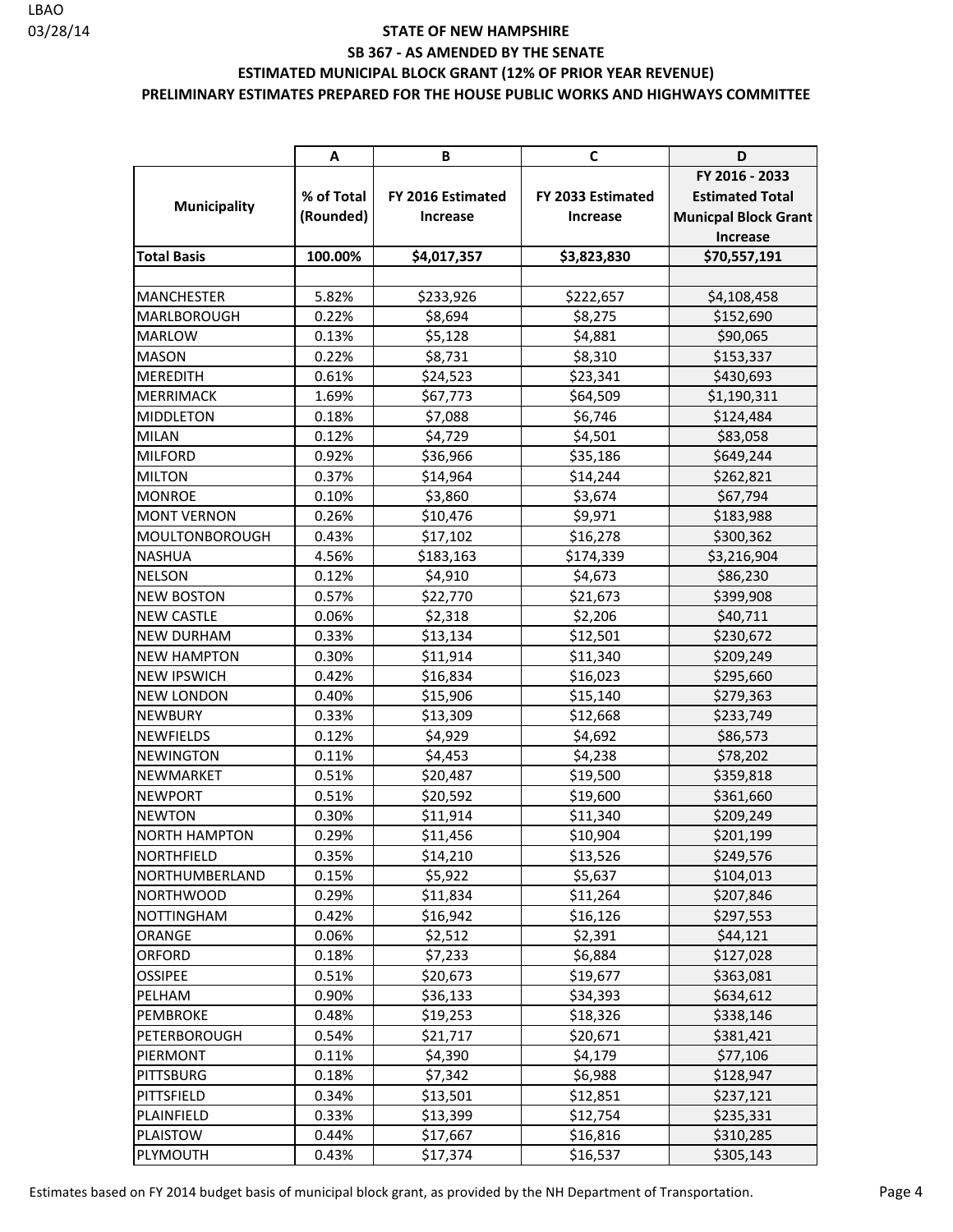#### **PRELIMINARY ESTIMATES PREPARED FOR THE HOUSE PUBLIC WORKS AND HIGHWAYS COMMITTEE**

|                      | Α          | В                 | C                 | D                           |
|----------------------|------------|-------------------|-------------------|-----------------------------|
|                      |            |                   |                   | FY 2016 - 2033              |
|                      | % of Total | FY 2016 Estimated | FY 2033 Estimated | <b>Estimated Total</b>      |
| <b>Municipality</b>  | (Rounded)  | Increase          | Increase          | <b>Municpal Block Grant</b> |
|                      |            |                   |                   | <b>Increase</b>             |
| <b>Total Basis</b>   | 100.00%    | \$4,017,357       | \$3,823,830       | \$70,557,191                |
|                      |            |                   |                   |                             |
| PORTSMOUTH           | 1.24%      | \$49,873          | \$47,470          | \$875,919                   |
| RANDOLPH             | 0.04%      | \$1,674           | \$1,593           | \$29,400                    |
| RAYMOND              | 0.70%      | \$28,154          | \$26,798          | \$494,472                   |
| <b>RICHMOND</b>      | 0.17%      | \$6,765           | \$6,440           | \$118,823                   |
| <b>RINDGE</b>        | 0.50%      | \$20,019          | \$19,055          | \$351,601                   |
| <b>ROCHESTER</b>     | 1.77%      | \$71,009          | \$67,588          | \$1,247,135                 |
| <b>ROLLINSFORD</b>   | 0.17%      | \$6,714           | \$6,390           | \$117,914                   |
| <b>ROXBURY</b>       | 0.06%      | \$2,337           | \$2,225           | \$41,052                    |
| <b>RUMNEY</b>        | 0.15%      | \$6,091           | \$5,797           | \$106,972                   |
| <b>RYE</b>           | 0.39%      | \$15,511          | \$14,764          | \$272,423                   |
| SALEM                | 1.87%      | \$74,949          | \$71,338          | \$1,316,333                 |
| SALISBURY            | 0.19%      | \$7,763           | \$7,389           | \$136,345                   |
| <b>SANBORNTON</b>    | 0.37%      | \$14,697          | \$13,989          | \$258,127                   |
| SANDOWN              | 0.45%      | \$18,142          | \$17,268          | \$318,630                   |
| SANDWICH             | 0.32%      | \$13,014          | \$12,387          | \$228,568                   |
| <b>SEABROOK</b>      | 0.50%      | \$20,009          | \$19,046          | \$351,428                   |
| SHARON               | 0.06%      | \$2,378           | \$2,264           | \$41,771                    |
| <b>SHELBURNE</b>     | 0.04%      | \$1,728           | \$1,645           | \$30,354                    |
| SOMERSWORTH          | 0.66%      | \$26,349          | \$25,080          | \$462,770                   |
| <b>SOUTH HAMPTON</b> | 0.07%      | \$2,676           | \$2,547           | \$46,998                    |
| SPRINGFIELD          | 0.17%      | \$6,831           | \$6,502           | \$119,977                   |
| <b>STARK</b>         | 0.12%      | \$4,957           | \$4,718           | \$87,057                    |
| <b>STEWARTSTOWN</b>  | 0.19%      | \$7,492           | \$7,131           | \$131,584                   |
| STODDARD             | 0.10%      | \$4,116           | \$3,918           | \$72,290                    |
| <b>STRAFFORD</b>     | 0.35%      | \$14,130          | \$13,450          | \$248,171                   |
| <b>STRATFORD</b>     | 0.07%      | \$2,665           | \$2,537           | \$46,811                    |
| <b>STRATHAM</b>      | 0.49%      | \$19,849          | \$18,893          | \$348,615                   |
| <b>SUGAR HILL</b>    | 0.15%      | \$5,872           | \$5,589           | \$103,132                   |
| SULLIVAN             | 0.11%      | \$4,508           | \$4,291           | \$79,174                    |
| SUNAPEE              | 0.35%      | \$14,044          | \$13,367          | \$246,651                   |
| <b>SURRY</b>         | 0.07%      | \$2,993           | \$2,849           | \$52,568                    |
| <b>SUTTON</b>        | 0.32%      | \$12,775          | \$12,159          | \$224,362                   |
| <b>SWANZEY</b>       | 0.54%      | \$21,796          | \$20,746          | \$382,803                   |
| <b>TAMWORTH</b>      | 0.37%      | \$14,685          | \$13,977          | \$257,907                   |
| <b>TEMPLE</b>        | 0.21%      | \$8,429           | \$8,023           | \$148,036                   |
| <b>THORNTON</b>      | 0.29%      | \$11,781          | \$11,214          | \$206,915                   |
| <b>TILTON</b>        | 0.18%      | \$7,307           | \$6,955           | \$128,333                   |
| <b>TROY</b>          | 0.16%      | \$6,449           | \$6,138           | \$113,263                   |
| <b>TUFTONBORO</b>    | 0.24%      | \$9,560           | \$9,099           | \$167,900                   |
| <b>UNITY</b>         | 0.25%      | \$10,078          | \$9,593           | \$177,006                   |
| WAKEFIELD            | 0.39%      | \$15,748          | \$14,989          | \$276,583                   |
| WALPOLE              | 0.40%      | \$16,075          | \$15,301          | \$282,328                   |
| WARNER               | 0.37%      | \$14,946          | \$14,226          | \$262,501                   |
| WARREN               | 0.11%      | \$4,313           | \$4,105           | \$75,745                    |